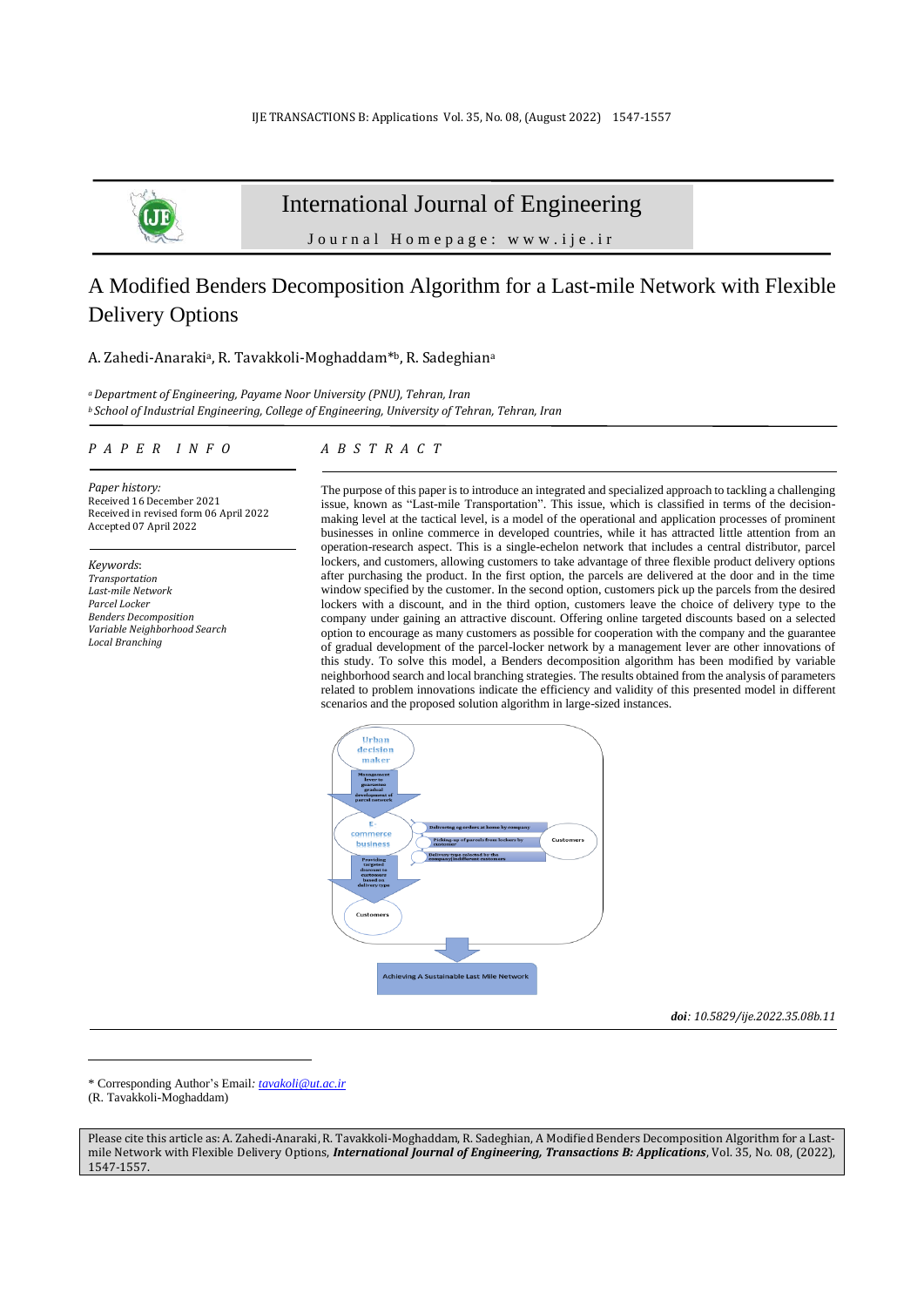| <b>NOMENCLATURE</b>                          |                                                                                                                                                                                           |                                           |                                                                                                                                      |  |  |  |  |
|----------------------------------------------|-------------------------------------------------------------------------------------------------------------------------------------------------------------------------------------------|-------------------------------------------|--------------------------------------------------------------------------------------------------------------------------------------|--|--|--|--|
| $G = (N, A)$                                 | A non-directional graph                                                                                                                                                                   | $pc_i$                                    | Operational and rental cost for each parcel lockers<br>$j \in N_{PL}(\mathbb{S})$                                                    |  |  |  |  |
| $N = N \bigcup N_c \bigcup N_{PL}$           | Set of network nodes                                                                                                                                                                      | $\omega$                                  | Transportation cost per kilometers (\$)                                                                                              |  |  |  |  |
| $N_{\text{CPL}} = N_c \bigcup N_{\text{PL}}$ | Set of network nodes except central distributors                                                                                                                                          | $cv_k$                                    | Capacity of vehicle $k \in K$                                                                                                        |  |  |  |  |
| $N_c$                                        | Nodes related to the customers                                                                                                                                                            | $cp_i$                                    | Capacity of parcel lockers $j \in N_{pr}$                                                                                            |  |  |  |  |
| $N_{PL}$                                     | Nodes related to the lockers                                                                                                                                                              | τ                                         | Sales price of product (\$)                                                                                                          |  |  |  |  |
| K                                            | Set of homogeneous vehicles                                                                                                                                                               | $t_{ij}$                                  | Access time from node <i>i</i> to $j \in N$ (h)                                                                                      |  |  |  |  |
|                                              |                                                                                                                                                                                           |                                           | Binary parameter equals 1 if a customer $j \in N$ selects                                                                            |  |  |  |  |
| $M^1, M^2$                                   | A very large number                                                                                                                                                                       | $\Theta_i$                                | the option of a door-to-door delivery; 0, otherwise<br>$\text{(option 1)}$ .                                                         |  |  |  |  |
| $c_{ii}$                                     | Distance between two nodes $i, j \in N$                                                                                                                                                   | $x_{ijk} \in \{0,1\}$                     | Binary variable equals 1 if vehicle $k \in K$ immediately<br>moves from the node <i>i</i> to $j \in N_c$ ; 0, otherwise.             |  |  |  |  |
|                                              | Operational and rental costs for each parcel                                                                                                                                              |                                           | Binary variable equals 1 if customer $i \in N_c$ is                                                                                  |  |  |  |  |
| $pc_i$                                       | lockers $j \in N_{PL}(\$)$<br>Demand of cutomer $i \in N_c$                                                                                                                               | $y_{ij} \in \{0,1\}$<br>$h_i \in \{0,1\}$ | assigned to lockers $j$ ; 0, otherwise<br>Binary variable equals 1 if customer $i \in N_c$ is provided in                            |  |  |  |  |
| $d_i$                                        |                                                                                                                                                                                           |                                           | the first-option manner (doo- to-door); 0, otherwise<br>Binary variable equals 1 if customer $i \in N_c$ is                          |  |  |  |  |
| $a_i$                                        | Lower bound of customer <i>i</i> 's time window.                                                                                                                                          | $l_i \in \{0,1\}$                         | provided in the second-option manner (parcel locker); 0,<br>otherwise<br>Binary variable equals 1 if the customer $i \in N_c$ or the |  |  |  |  |
| $b_i$                                        | Upper bound of customer <i>i</i> 's time window                                                                                                                                           | $z_{ui} \in \{0,1\}$                      | parcel locker $j \in N_{PL}$ is provided by the central                                                                              |  |  |  |  |
|                                              |                                                                                                                                                                                           |                                           | distributor (depot) $u \in N_u$ ; 0, otherwise                                                                                       |  |  |  |  |
| $V_i$                                        | Upper bound of customer $i$ 's time window                                                                                                                                                | $st_{uk} \geq 0$                          | Continuous variable indicates when vehicle $k$ leaves the<br>central distributor $u \in N_u$                                         |  |  |  |  |
| $ls_{ij} \in \{0,1\}$                        | Maximum capacity of the central distributor<br>$\left(\text{depth}\right)$ $u \in N_u$                                                                                                    | $ft_k \geq 0$                             | Continuous variable indicates when a vehicle $k \in K$<br>arrives at the last customer                                               |  |  |  |  |
| Ψ                                            | Binary parameter equals 1 if a customer<br>$i \in N_c$ adds locker <i>i</i> to his/her favorite list;<br>0, otherwise                                                                     | $dp_{ik} \geq 0$                          | Continuous variable that indicates amounts of parcels<br>delivered to locker $j \in N_{PL}$ by vehicle $k \in K$                     |  |  |  |  |
|                                              | Binary parameter equals 1 if a customer $i \in N_c$                                                                                                                                       |                                           | Continuous variable indicates when vehicle $k \in K$                                                                                 |  |  |  |  |
| $\Upsilon_i$<br>$\Gamma_i$                   | selects the delivery option of picking up from<br>parcel lockers; 0, otherwise (option 2)<br>Binary parameter equals 1 1f a customer<br>$i \in N_C$ allows the company to select delivery | $s_{ik} \geq 0$                           | starts service to node $i \in N_c$                                                                                                   |  |  |  |  |
|                                              | option type; 0, otherwise (option 3)                                                                                                                                                      |                                           |                                                                                                                                      |  |  |  |  |
|                                              |                                                                                                                                                                                           |                                           |                                                                                                                                      |  |  |  |  |

# **1. INTRODUCTION**

The road transport sector is known as one of the largest producers of greenhouse gases [1, 2]. Automated parcel lockers enabling consumers to pick up e-purchased merchandise from allocated 24-hour Locker locations are rising while they suggest the promising better-quality accessibility to merchandise and declined travel of customers and firm vehicles [3]. Since similar to many new emerging technologies, parcel lockers have competitive advantages as well as social and implementation challenges, seeking efficient solutions to create a managerial perspective is a challenging issue for parcel-locker investors as economical beneficiaries and urban policymakers as beneficiaries of managerial urban issues. How and when to deploy and integrate this new technology into the existing traditional network, which on the one hand causes companies to flourish in a competitive global market and on the other hand on a horizon time results in the establishment of the sustainable urban last-mile delivery network, is its main strategic challenges. González-Varona et al. [3] introduced delivery of a last-mile parcel in their model that employs the current newspaper stands as parcel lockers.

In terms of a conceptual model of the parcel-lockers network, Iwan et al. [4] concentrated on the study of the serviceability and the productivity of the parcel lockers for Polish InPost Company and forecasted the efficient utilization of this sort of solution. Lemke et al. [5] studied on evaluation of this machine's serviceability according to the InPost system's instances. Gatta et al. [6] aimed to estimate the customers' willingness and the service providers to employ an alternative delivering/ picking-up option (e.g., a parcel locker) and to consequently forecast the demand amounts resulting from this willingness in the last-mile B2C e-commerce condition. Tang et al. [7] defined the service quality of the parcel lockers in five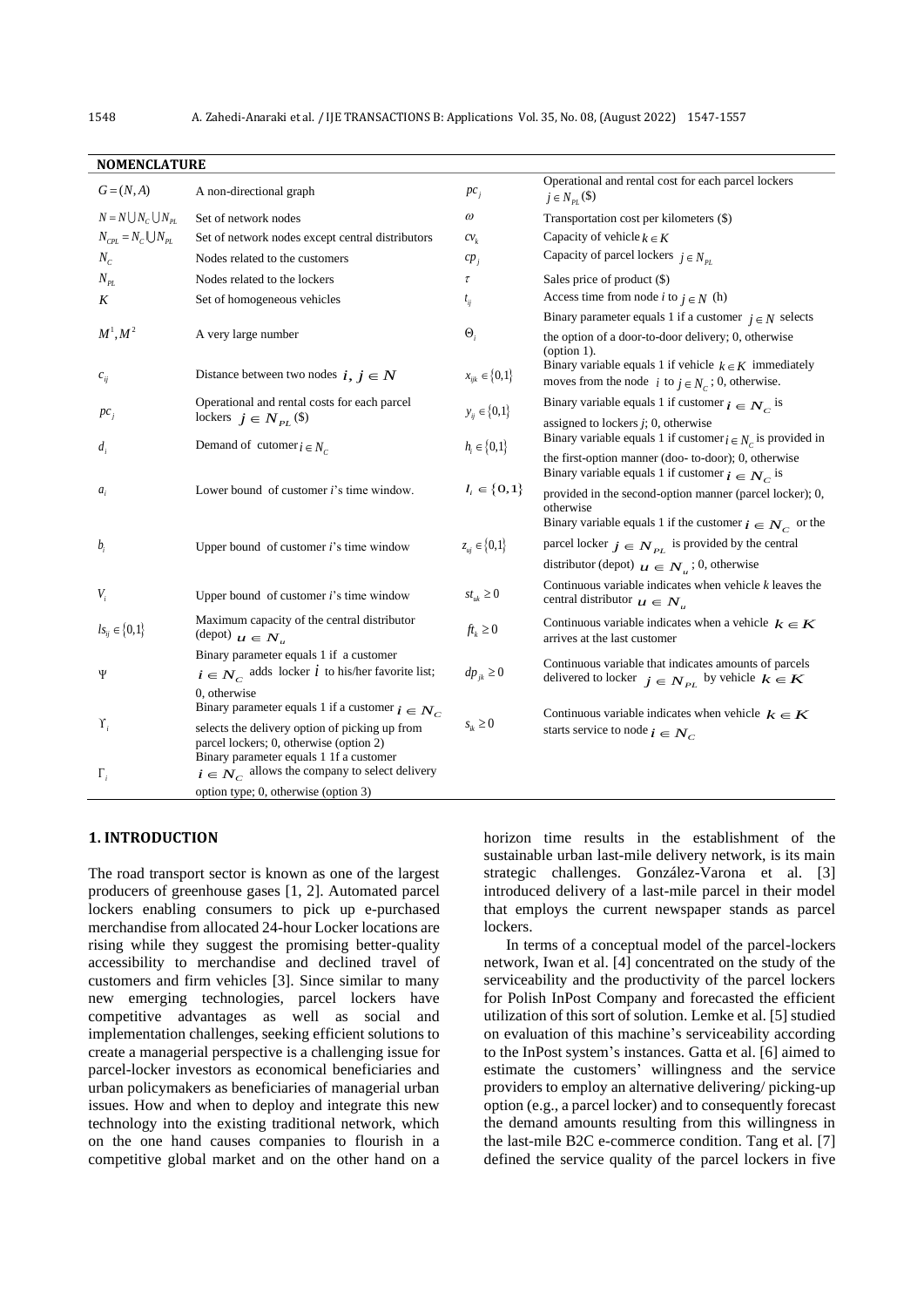cases named service price, service reliability, accessibility, the ability of fault handling, and service diversity. Based on these cases, they surveyed lockers via the service-quality theory and gained the satisfaction of the customer. Maximally motivating the customers both economically and socially to travel to locker positions and thoroughly exploiting the operational potentials of all these facilities, which not only result in not wasting the public and urban resources but also promotes the service level to citizens, are other challenging factors in a tactical level, clearly not observed in mentioned studies at least in terms of an operations research (OR) approach.

In terms of the mathematical model of a parcellockers system, Deutsch and Golany [8] for the first time developed a parcel locker system as a promising contribution for the last-mile concept while simultaneously maximizing the revenue resulting from product sales and minimizing costs driven by discounts on the delivery for customers traveling to pick up their packages, facilities' fixed and operational costs and the loss of potential consumers not eager to pick up. Although they considered a discount for customers picking up their parcels from parcel lockers, this discount lacked the necessary flexibility to gradually encourage customers. Lin et al. [9] proposed a parcel locker location problem, in which the company intends to present the locker service under locating locker facilities to attract clienteles. Maximizing the profit (i.e., calculating the revenue and the cost of facilities) is the objective, under the interaction of other delivery modes. To approximate the income, they used the threshold Luce's model. Pan et al. [10] offered a model for designing combined delivery networks in urban zones under applying parcel lockers. The model solved by a hybrid algorithm deals with a twolevel structure. the lower level is a multi-depot capacitated vehicle routing problem and the upper level is a parcel network flow problem.

Unlike the previous studies that customers prefer to collect their packages from a predetermined locker, Orenstein et al. [11] presented a logistic model for the delivery of small parcels to a set of parcel lockers so that customers can collect their packages from a parcel locker or a set of ones having the same preference. To minimize operating costs, properties of mobile lockers named the location and the route are combined as a model being non-linear integer by Anderluh et al. [12]. A modified genetic algorithm (GA) is presented to determine optimal distributor locations, the number of lockers required by each distributor, and mobile lockers' scheduling and routing at the same time. Zhou et al. [13] provided a location-routing problem being a bi-level multi-sided terminal under customer's pickup services and a realtime home delivery solved by a hybrid GA and simulated annealing (SA) method, named self-adaptive SGA. Considering time constraints that incorporates important aspect related to same-day delivery logistics, Voccia et al. [14] provided a pickup and delivery problem being multi-vehicle dynamic. To decide more knowledgeably, their solution approach merges information about future demand into decisions of routing. Also, they analyzed the outcome that examines when it is useful for a fleet to wait in a warehouse. Based on issues of postal transportation, Sitek and Wikarek [15] presented a hybrid approach on pick-up and alternative delivery point combined with the capacitated vehicle routing problem while providing innovations such as time window, the distinction of delivery point types about their capacity, and probability of collecting the things for the period of the carrying out of delivery routes.

Based on the mentioned literature of the Last-mile area and the best of our knowledge, the research gaps are identified as follows:

- Despite the potential of exact solution algorithms to achieve optimal solutions, due to complexity and lack of timely convergence in many problems with specific structures, these approaches are not attracted enough researchers' attention in urban logistics issues. Therefore, in the literature related to the parcel lockers network, exact algorithms developed by an efficient strategy to reduce the convergence time of the master problem are not observed.
- Via the parcel locker, proposing a single delivery option can make customers feel that their right about free choice is ignored. So, a flexible delivery system with multiple options, which gradually conduct customers toward parcel lockers or other similar ones by its natural potentials (e.g., discount and 24-hour accessibly) can enable company managers gradually to reach the ultimate last-mile delivery network while following their customer-orientation policy. Despite the importance of this issue, implementing this philosophy in the last-mile delivery concept is not comprehensively observed in the academic literature.
- For the consistency and durability of a last-mile delivery network, discounts can be one of the most effective tools in creating a desire and motivation in customers to accept social responsibility. The proportion between the discounts of the delivery options offered to the customer has a significant impact on the network's customer orientations. Therefore, a lack of this proportion can lead to significant deviations from the goals for a long time. Despite conceptual studies, researches based on a mathematical framework under an integrative perspective in the literature are very rare.

In this paper, a Last-mile network with flexible delivery options (LNFDO) is specially and practically surveyed and modeled. The proposed model could be a good platform for leading businesses in online commerce as well as urban policymakers who want to not only promote the level of online customer service but also in a gradual process, increase customers' social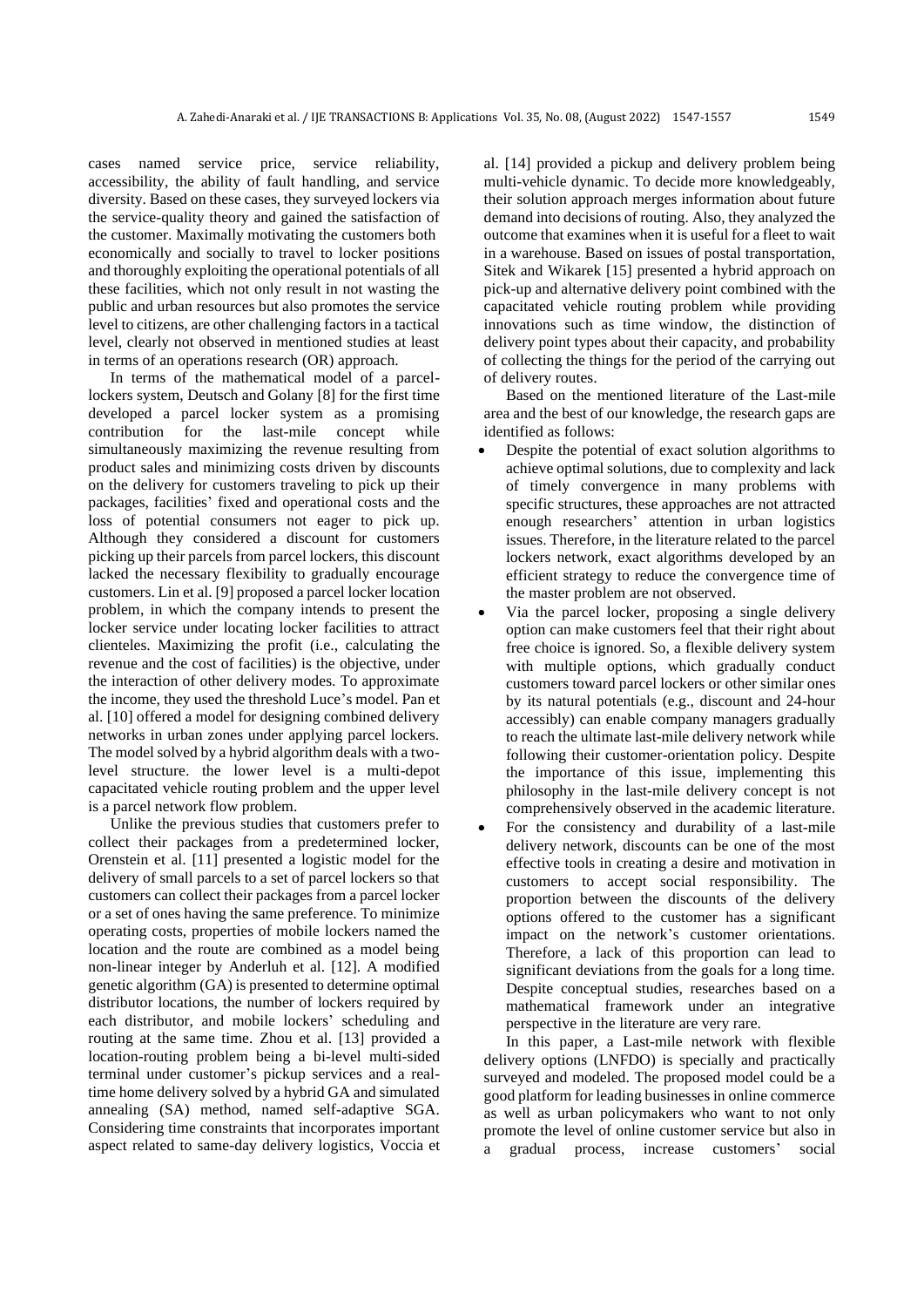responsibility sense to pick up their parcels from lockers. In the following, section 2 is dedicated to defining the problem concept and model. Section 3 proposes a solution approach based on the modified Benders decomposition to obtain optimal solutions. Section 4 illustrates numerical results achieved from the presented model and proposed solution approach. Finally, Section 5 is relevant to research conclusions.

### **2. PROBLEM DEFINITION**

**2. 1. Network Description** The considered LNFDO is a development of a vehicle routing problem with a time window. An outstanding difference between the two is to offer three types of delivery options to customers to achieve a gradual evolution from a traditional network to a modern urban logistic network. According to Figure 1, after completing the purchase process that is a simulated environment of an assumptive business application to clarify our contributions, customers can choose one of the three options to receive the product.

Based on an option selected and other subsequent details, the company offers the customer online and dynamically a discount (i.e., the maximum of which belongs to the third option and the minimum to the first option). In the first option, customers want to receive their parcels in front of their home, in which they must enter their desired time window, which is a continuous sub-period of the company office hours. The larger the interval, the greater the discount since companies can make more flexible planning. In the second option, customers announce the company to pick up the orders from parcel-locker positions, in which they must select the desired positions where lockers are located. The



**Figure 1.** Simulated environment of a business application

greater the number of the selected positions, the more discount is allocated to a customer, and in option three, the customer is indifferent to the first two options and allows the company to choose how to deliver the parcels such a way that gaining the most discount. The model assumtions are as follows:

- It is a single period.
- It is a single product.
- It is a single echelon.
- It is a single sourcing.
- It is a homogeneous vehicle fleet.
- It is deterministic.
- The order of all customers must be met.

**2. 2. Modelling of Customer's Discount Parameters**   $\alpha, \beta \ (\alpha < \beta)$  are maximum discounts on delivery cost, which a customer can gain, receiving goods in front of their home and from designated parcel lockers respectively. Parameters  $\eta_k, \mu_k, \zeta_k$  which are discounts offered online to customers by a company on their webpages are relevant to delivery options 1 to 3 calculated by respectively:

$$
\mu_k = \frac{b_k - a_k}{\varphi - \phi} \times \alpha \tag{1}
$$

$$
\eta_k = \frac{|\Lambda_k|}{\chi} \times \beta \tag{2}
$$

$$
\chi = \frac{|N_c|}{|N_{PL}|} \tag{3}
$$

$$
\xi_k = \theta \times \max \{ \eta_k, \mu_k \} \tag{4}
$$

Equation (1) indicates the amount of discount offered to customer *k* selecting the door-to-door delivery option under upper and lower bounds of a time window (*a<sup>k</sup>* and *b<sub>k</sub>*). Interval [ $\phi$ ,  $\varphi$ ] is related to the company's working hours. Equations (2) and (3) indicate the amount of discount offered to customer *k* selecting the picking-up option (parcel lockers), which *Λ<sup>k</sup>* is a set of desired positions of lockers. *N<sup>C</sup>* and *NPL* are a customer set and set of all parcel-locker positions, respectively. Equation (4) indicates the amount of discount offered to customer *k* selecting option 3, in which the company chooses how to take delivery of goods  $(\theta)$ , is a factor in the range of 1 and 1.1 to encourage customers to cooperate with the company as far as possible.

#### **2. 3. Mathematical Model**

 $( INFDO)$ 

$$
(LNFDO)
$$
\n
$$
Min TC(\lbrace p \rbrace) = \begin{bmatrix} \sum_{k \in K} \sum_{i \in N} \infty \alpha c_{ij} x_{ijk} + pc \sum_{j \in N} \sum_{k \in K} dp_{jk} \\ + (\sum_{i \in N_C} \mu_i d_i + \sum_{i \in N_C} \eta_i d_i + \sum_{i \in N_C} \xi_i d_i) \times r \end{bmatrix}
$$
\n
$$
(5)
$$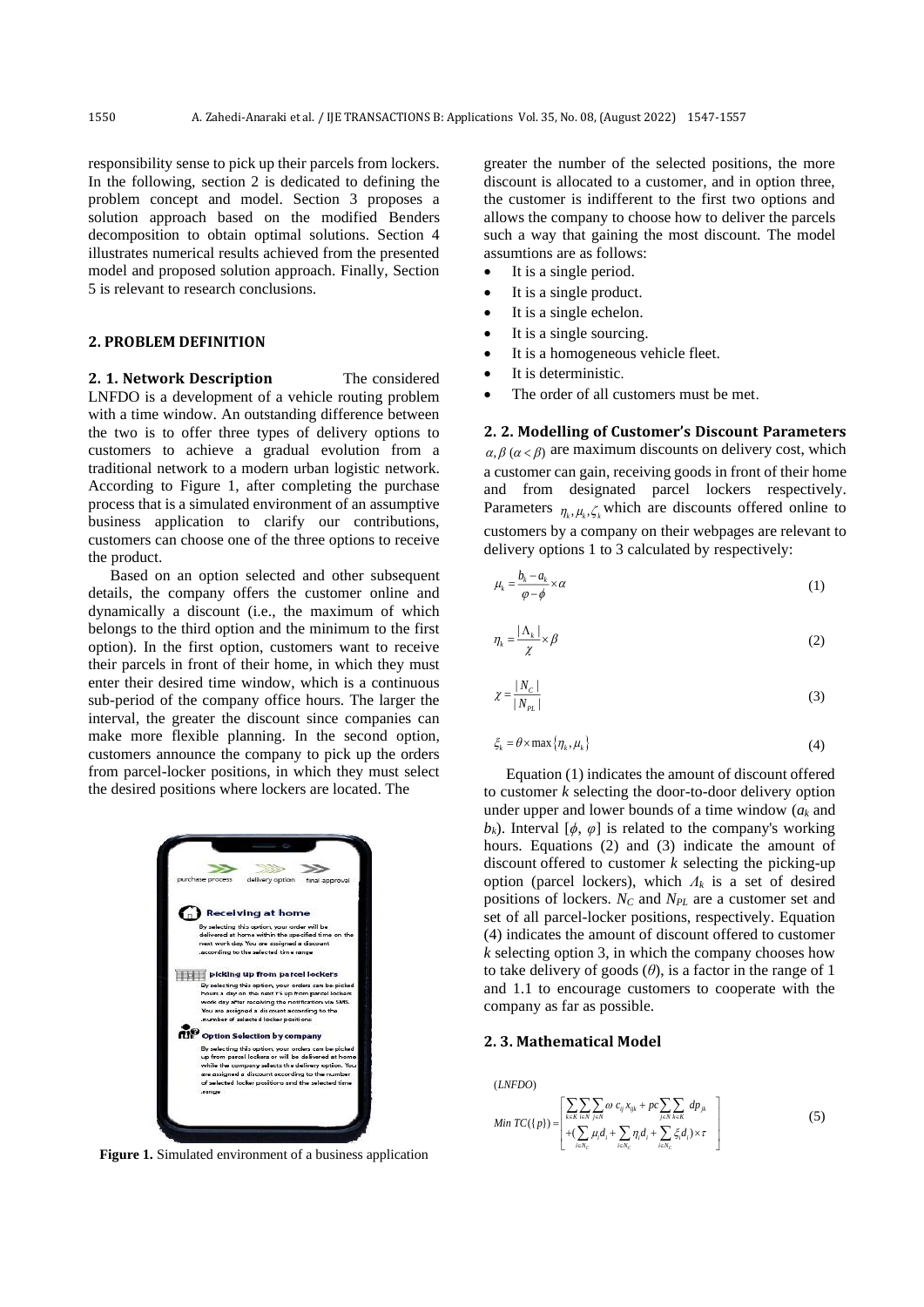(6)

(8)

(22)

*Max*  $CP({p}) = \Psi$ 

$$
Max CP({p}) = \Psi
$$
\n
$$
\sum_{k \in K} \sum_{j \in N} x_{ijk} = h_i
$$
\n
$$
\forall i \in N_C
$$
\n(7)

$$
\sum_{i \in N_C} y_{ij} \le M_1 \times inl_j \qquad \forall j \in N_{PL} \tag{9}
$$

 $\sum X_{ijk} \geq inl_i$   $\forall i \in N_{PL}$ 

$$
\sum_{j \in N_{CH}} x_{0jk} \le 1 \qquad \forall k \in K \tag{10}
$$

$$
\sum_{j \in N_{CH.}} x_{i0k} \le 1 \qquad \forall k \in K
$$
 (11)

$$
\sum_{\substack{j\in N\\i\neq j}} x_{ijk} = \sum_{\substack{j\in N\\i\neq j}} x_{jik} \qquad \qquad \forall k \in K, i \in N
$$
\n(12)

$$
h_i + l_i = 1 \qquad \qquad \forall i \in N_C \tag{13}
$$

 $h_i \geq 1 - (1 - \mu_i) \times M$   $\forall i \in N_c$ (14)  $l_i \geq 1 - (1 - \eta_i) \times M$   $\forall i \in N_c$  $(15)$ 

$$
\sum_{j \in PL} l s_{ij} y_{ij} = l_i \qquad \forall i \in N_C \qquad (16)
$$

$$
\sum_{k \in K} dp_{jk} = \sum_{i \in N_C} y_{ij} d_i \qquad \forall j \in N_{PL} \qquad (17)
$$

$$
\sum_{i \in N} d_i \sum_{i \in N} x_{ijk} + \sum_{i \in N} \sum_{\substack{j \in N \\ j \neq j}} dp_{jk} x_{ijk} \leq c v_k \qquad \forall k \in K
$$
\n(18)

$$
\sum_{k \in K} dp_{jk} \le cp_j \qquad \forall j \in N_{PL} \tag{19}
$$

 $st_k + t_{0j} - M_{0j}^2 (1 - x_{0jk}) \le s_{jk}$   $\forall k \in K, j \in N_c$ (20)  $(s_{ik} + t_{ij} - M_{ij}^2 (1 - x_{ijk}) \le s_{jk}$   $\forall i, j \in N_C, k \in K$ 

(21)  $s_{i0} + t_{i0} - M_{i0}^2 (1 - x_{i0k}) \leq ft_k$   $\forall k \in K, i \in N_C$ 

2

2

$$
a_i h_i \le s_{ik} \le b_i h_i \qquad \forall k \in K, i \in N_C \tag{23}
$$

$$
\frac{\sum_{k\in K} \sum_{i\in N_c} \xi_i y_{ij} d_i}{\sum_{k\in K} \sum_{j\in PL} dp_{jk}} \ge \Psi \tag{24}
$$

$$
x_{ijk}, y_{ij}, h_i, l_i \in \{0, 1\} \qquad s_{ik}, st_k, ft_k \ge 0 \tag{25}
$$

The first objective (5) is to minimize the total network cost. This cost consists of three terms, in which the first

one is the transportation cost of vehicles and the second term is the operational cost plus the rent of lockers valued by players and the third term is discounts assigned to customers based on delivery options selected. The second objective (6) is to maximize the exploitation of lockers as far as possible for customers selecting the third delivery option. Constraint set (7) states that vehicles must visit exactly once a node related to a customer selecting either the first delivery option or the third delivery option that company does the delivery of their goods in front of customers. Constraint set (8) indicates that vehicles must visit exactly once a node related to a parcel locker in either the second or third delivery option in which the company puts goods in a locker. Constraint set (9) determines whether a locker on the time horizon is used or not. Constraint sets (10)-(12) guarantee flow equilibrium in the network. Constraint sets (13)-(16) convert the conceptual nature of the three delivery options into the mathematical nature. In the third option, the order must be either taken to the customer's home or delivered to the customer by a locker. Constraint set (17) shows that the total inventory of each locker equals the total parcel assigned to this locker. Constraint set (18) confirms that vehicle capacity limitation is met. Constraint set (19) warrants that a locker capacity limitation is met. Constraint sets (20) -(23) guarantees that vehicles arrive at the customer's home in a predetermined time window. The constraint set (24) controls amounts of the demands covered by parcel lockers via the third delivery option (push lever for gradual development parcel-locker). Constraint set (25) represents the model variables.

# **3. SOLUTION APPROACH**

In this paper, to solve the proposed model, a modified Benders decomposition algorithm enhanced by three well-known strategies is proposed. The Benders decomposition algorithm [16] is a classic approach to combinatorial optimization problems based on the idea of partitioning and gradually producing constraints. This algorithm decomposes an original problem into two simpler sub-model called master and sub-problems. The master problem is a limited model of the original one only consisting of complicated variables and the relevant constraints while the sub-problem is the same original model, whose complicated variables are fixed. This algorithm relies on exchanging solutions obtained between master and sub-problems until achieving an optimized provable solution for the original program. A solution to the master problem provides a gradual development for the dual problem and Benders bounds. Then, these variables are fixed into the dual sub-problem, whose optimal solutions result in cuts of the master problem. These cuts are called optimality cuts if the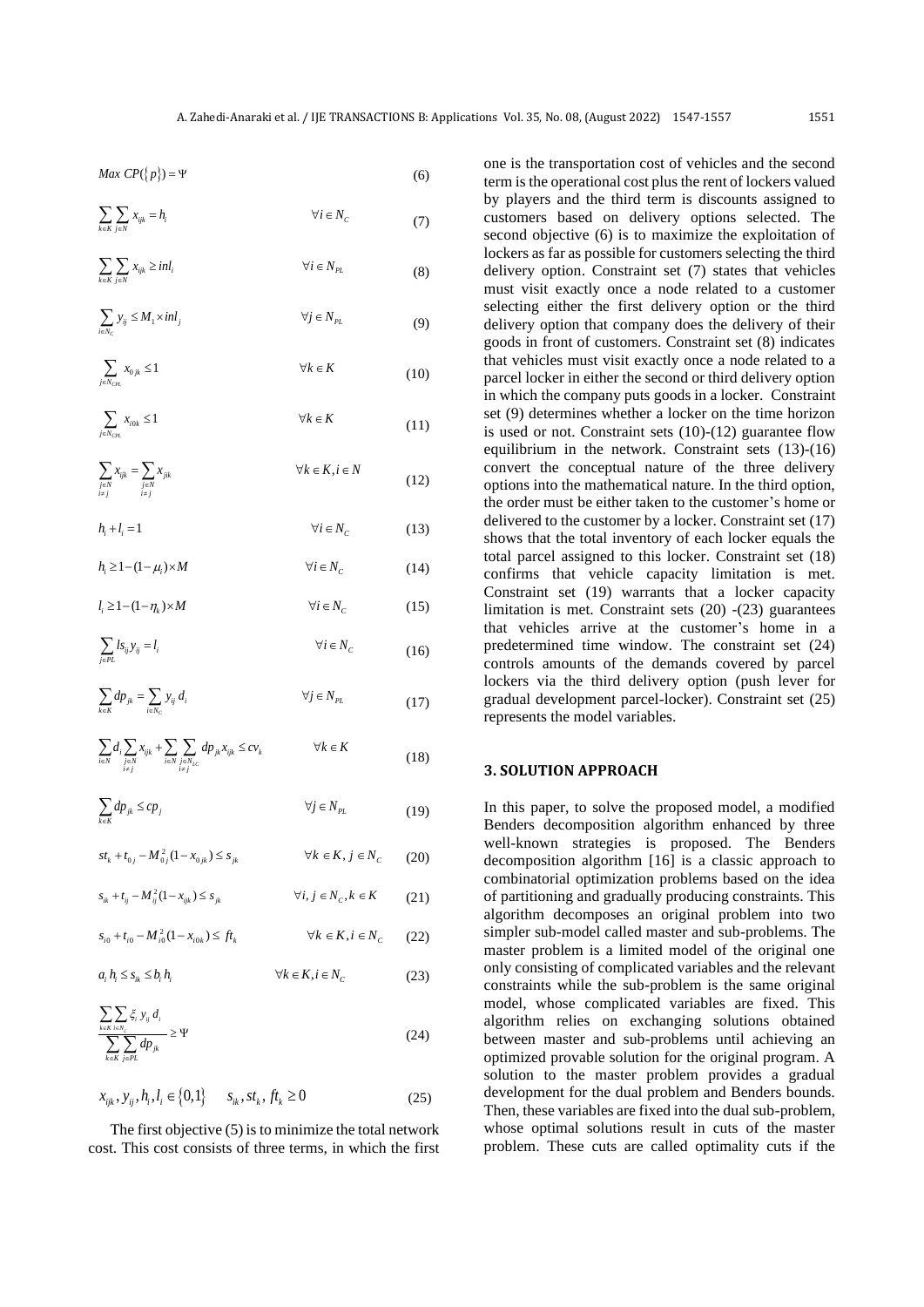solution of the master problem becomes feasible for the sub-problem and feasibility cut if not. This process is continued until the gap value between master and dual problems converges on a predefined certain amount. To avoid further elaboration, the interested readers in the details of this algorithm are referred to the study of Benders [16]. The flowchart of the proposed solution approach is demonstrated in Figure 2. To reduce the overall running time of the Benders algorithm, the VNS algorithm and the local branching strategy are used in the first iterations when the solution of the master problem (MP) is not yet of the sufficient quality. The local branching strategy limits the exchange range of the binary variables and the VNS algorithm achieves efficient solutions for the master problem.

The MP is an integer model as shown below. An optimality cut (i.e., Constraint (26)) aims to produce the high quality for the next iteration. The feasibility cut (i.e., Constraint (27)) aims to generate cuts that keep the algorithm in the feasibility space for subsequent iterations.

*Master Max <sup>Z</sup>*

s.t.

$$
Z^{Master} \leq \left[ \sum_{\alpha = x_{[,1]}} (-cv_{,1} + \sum_{i \in N} d_{,1} \sum_{j \in N} x_{j_{i}}) \overline{B}_{,} - \sum_{\alpha = x_{[,i,N]}} b_{,j} h_{,1} \overline{I}_{a} \right]
$$
  

$$
- \sum M^{2} (1 - x_{j_{i}}) \overline{D}_{j_{i}} - cp \sum_{j \in N} \overline{E}_{,j} + \sum_{\alpha \in X} \sum_{i \in N_{i}} a_{,j} h_{,1} \overline{J}_{a}
$$
  

$$
+ \sum_{j \in N} \sum_{i \in N_{i}} (t_{i_{j}} - M^{2}_{i_{j}} (1 - x_{i_{j,k}})) \overline{F}_{,s} + \sum_{i \in X} \sum_{i \in N} \sum_{j \in N} \omega c_{,s} x_{j_{i}} + \sum_{\gamma \in X} \sum_{i \in N_{i}} (t_{ij} - M^{2}_{ij} (1 - x_{j_{k}})) \overline{G}_{ijk} + \sum_{j \in N_{i \in I, j}} \sum_{i \in N_{i \in J, j}} d_{,1} y_{ij} \overline{A}_{,j}
$$
  

$$
+ \sum_{\forall k \in K} \sum_{j \in N_{i}} (t_{i_{j}} - M^{2}_{ij} (1 - x_{j_{i,k}})) \overline{H}_{j_{k}} \right]
$$
  

$$
+ \sum_{\forall k \in K} \sum_{i \in N_{i}} (t_{i_{j}} - M^{2}_{i_{j}} (1 - x_{i_{j,k}})) \overline{H}_{j_{k}} \right]
$$

$$
\sum_{\forall i \in K} (-cv_i + \sum_{i \in N} d_i \sum_{j \in N} x_{ijk}) \overline{B}_i + \sum_{j \in N, \{i, j\}} \sum_{i \in N} d_j y_{ij} \overline{A}_j
$$
  
+ 
$$
\sum_{j \in N, \forall i \in K} (t_{0j} - M_{0j}^2 (1 - x_{0jk})) \overline{F}_j + \sum_{k \in K} \sum_{i \in N} \sum_{j \in N} \omega c_{ij} x_{ijk}
$$
  
-
$$
\sum M^3 (1 - x_{ijk}) \overline{D}_{ijk} - cp \sum_{j \in N} \overline{E}_j + \sum_{\forall i \in K} \sum_{i \in N} a_i h_i \overline{J}_k
$$
  
+
$$
\sum_{\forall i \in K} \sum_{i \in N_i} (t_{i0} - M_{i0}^2 (1 - x_{i0k})) \overline{H}_k - \sum_{\forall i \in K} \sum_{i \in N_i} b_i h_i \overline{I}_k
$$
  
+
$$
\sum_{\forall i \in K} \sum_{i \in N_i} (t_{i0} - M_{i0}^2 (1 - x_{i0k})) \overline{G}_{ijk} \leq 0
$$
(27)

Equatons  $(7) - (16)$  (28)

**3. 1. Variable Neighborhood Search** In this paper these cuts are modified by the variable neighborhood search (VNS) algorithm successful on



**Figure 2.** Proposed modified Benders decomposition flowchart

Vehicles routing problems. When a solution is found, this strategy can be used to obtain a higher-quality solution. As shown before, these new solutions can be used to generate new cuts for the master problem. neighborhood solutions (even with lower quality) may help to generate quality cuts in initial Benders iterations. To implement this strategy, a well-known local search algorithm, called variable neighborhood search [17], is used. This algorithm can be used in Finding an efficient and feasible solution to the master sub-problem.

The VNS algorithm is used in the first iterations when the solution of the MP is not yet of the sufficient quality to reduce the total running time of the Benders algorithm. Therefore, the solution space of this algorithm is the space of the MP.

Defining symbols of *D*, *C*, and *L* as distributors, customers, and parcel lockers, respectively, Figure 3 shows a solution representation of the VNS algorithm, indicating how to assign customers to vehicles and lockers. Figures 4 to 7 show the VNS operators and the associated sequences for moving from one neighbourhood to another, referred to as the nodeentering, node-swapping, edge-swapping, and blockswapping operators, respectively.

**3. 2. Local-branching Strategy** The main idea of this strategy is that when the Master problem is solved, a certain number of variables that in the last iteration were equal to 1 are allowed to exchange their value to 0 [18]. Assuming that there is an initial feasible solution to the Master problem (MP), the set  $\overline{S} := \{j \in \beta : x_j = 1\}$ is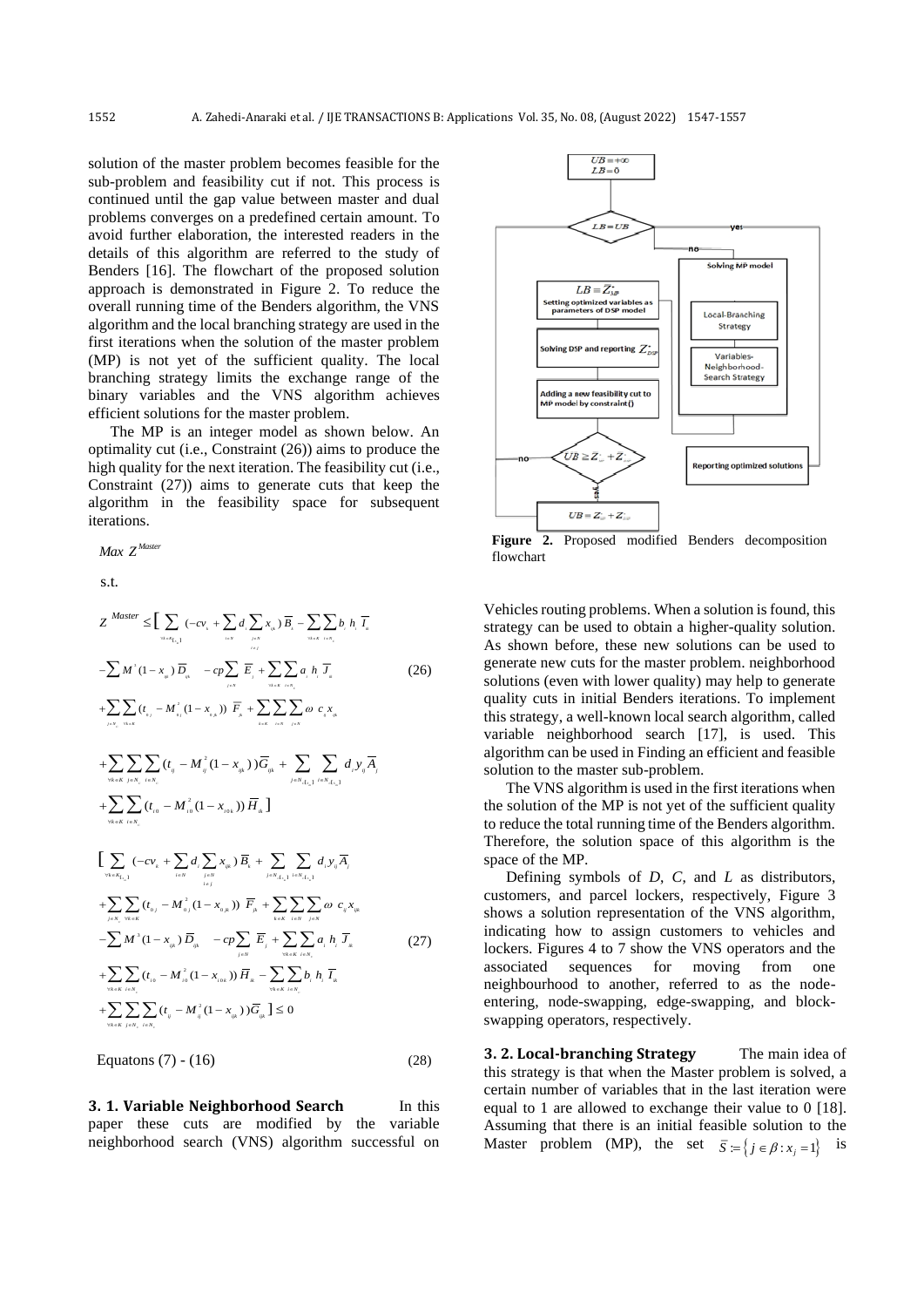

**Figure 3.** Customers allocation to lockers and vehicles







**Figure 6.** Example of an edge-swapping operator



**Figure 7.** Example of a block-swapping operator

defined as variables being equal to 1. setting the certain positive integer number  $k$  in the range of 10 to 20, the neighborhood  $k$  – *opt* of the variable  $\bar{x}$ , shown by  $\Gamma(\overline{x}, k)$ , is defined as solutions satisfying Constraint (29).

$$
\Delta(x,\overline{x}) = \sum_{j\in S} (1-x_j) + \sum_{j\in\beta\setminus S} x_j \le k \tag{29}
$$

Constraint (29) limits the sum of the variables exchanging their values from zero to one and one to zero. Local-branching constraints can be used as a benchmark within a counting scheme for MP. In other words, according to the current solution, the solution space associated with the current node can be separated by the new left and right-branch node of the local-branching method. The parameter of the neighborhood size (*k*) that can be produced as the largest radius of local searching for two new nodes, named right- and left-handed problem that is probably much easier to solve than its parent problem. According to Figure 8, this idea resulted from the fact that the neighborhood associated with the left and right branches  $\Gamma(\bar{x}, k)$ ,  $\Gamma(\bar{x}, k+1)$  must be small enough to optimize in a short time, and large enough to achieve a better solution. We consider the mentioned manners, such as Constraint (29) for all binary variables of the proposed model ( $x_{ijk}$ ,  $y_{ij}$ ,  $h_i$ ,  $l_i$ ).

# **4. RESULTS**

**4. 1. Results Driven by the Proposed Model** To solve the proposed models, the parameters are generated based on uniform distribution [19], as shown in Table 1. To demonstrate the efficiency of the proposed model, a network is considered consisting of 2 parcel-lockers and 8, 6, and 5 customers, who have selected the first, second, and third delivery options, respectively. The Pareto solutions to this problem are first shown in Figure 9. As



**Figure 8.** Local branching algorithm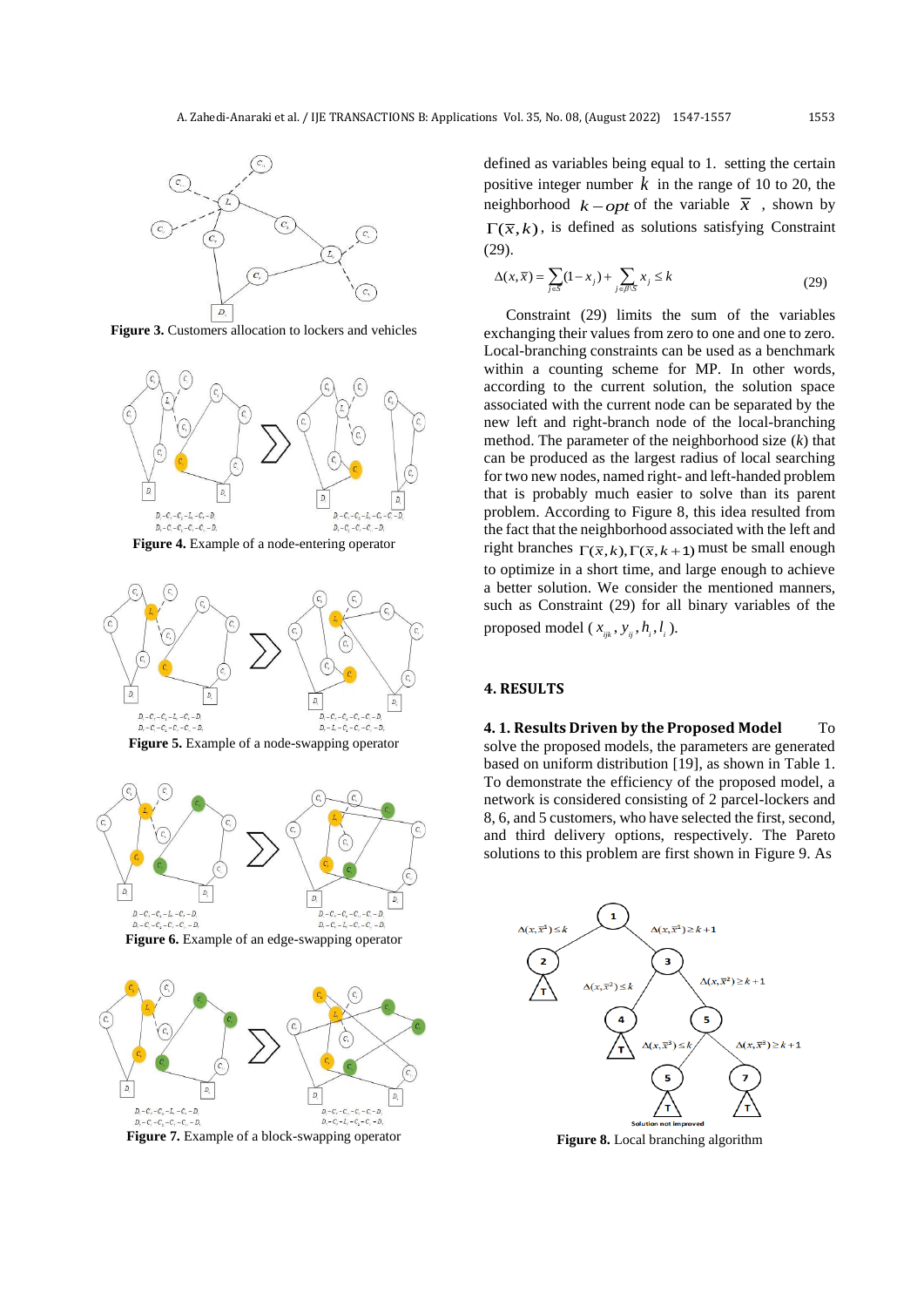| <b>TABLE 1.</b> Generated parameters |                    |                   |                    |  |  |  |
|--------------------------------------|--------------------|-------------------|--------------------|--|--|--|
| <b>Parameters</b>                    | Value              | <b>Parameters</b> | Value              |  |  |  |
| $d_{i}$                              | Uniform $(1, 6)$   | $a_i$             | Uniform $(8,12)$   |  |  |  |
| $c_{ij}$                             | Uniform $(10, 50)$ | $b_{i}$           | Uniform $(9,16)$   |  |  |  |
| $V_{i}$                              | Uniform(50,100)    | $CV_{\nu}$        | Uniform $(20,100)$ |  |  |  |
| $pc_{i}$                             | Uniform $(10,15)$  | $\tau$            | Uniform(100,140)   |  |  |  |



can be seen, the two axes conflict with each other meaning that the costs of the network are increased and vice versa to increase the coverage of more indifferent customers. By increasing the coverage of indifferent customers from 20 to 70, a deeper gap compared to neighboring solutions is seen. It indicates that in this situation, with a low cost, a large increase in coverage of indifferent customers is created.

Figure 10 corresponds to a Pareto solution from Figure 9 with a cost of 1050 and 100% coverage. In this solution, all indifferent customers are assigned by the company to parcel lockers based on their selections. In this network, to achieve 100% coverage, an 8% increase in network costs is observed. By cpmparision with experts' opinion, the feasiblity of the proposed model is confirmed.

As previously explained, the applied discount of the indifferent customers is calculated from  $\zeta_k = \theta \times \max{\{\mu_k\}}$ and  $\eta_k$ , where  $\mu_k$  and  $\eta_k$  are the reference discount for the selection of the first and second delivery options, and by default,  $\theta$  is between 1 and 1.1. In Figure 11, the current value is considered as the evaluation index, which is indicated by  $\theta = 1$  and  $\theta = 1.1$  means a ten percent increase in the discount coefficient, and  $\theta$ =0.9 represents a ten percent decrease, and so on for other values. This sensitivity analysis is performed for five coefficients of the discount with values of 0.8, 0.9, 1, 1.1, and 1.2. As it



**Figure 10.** Network structure for a cost of 1050 and 100% coverage



**Figure 11.** Sensitivity analysis based on a discount coefficient

is obvious, these five graphs can be classified into two classes of behavior, which are the coefficients (1.1, 1.2) in one class and the coefficients (0.8, 0.9, 1) in the other class. The important point is that with up to 20% coverage, all graphs are approximately tangent to each other, which means that cost imposed on the network due to discounts offered to the customer is balanced by saving cost resulting from the elimination of shipping operations. According to this, by increasing this coefficient, although it increases the cost of the network, it increases the potential of the network to cover more indifferent customers by parcel lockers.

**4. 2. Results Derived by the Proposed Solution Method** In this subsection, the computational examination is reported in such a way that the proposed solution approach is analyzed by emphasizing and examining the computational efficiency and effectiveness of the outputs. Initially, the impacts of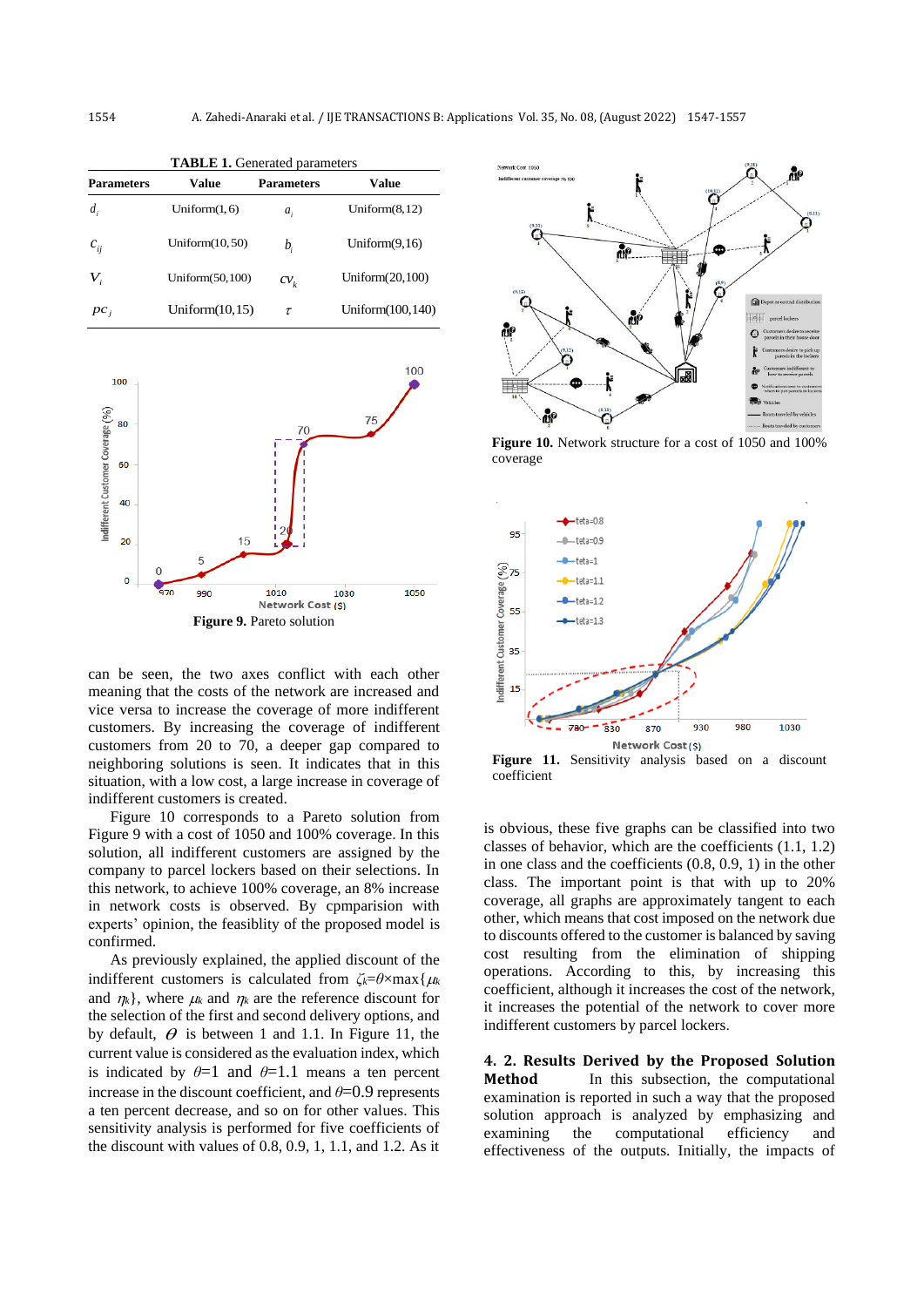algorithmic enrichments upon the general methodology to solving LNFDO via the Benders decomposition algorithm is surveyed. The codes are written in Python. The master problem and dual sub-problems are solved by the CPLEX library of Python on a Laptop computer under properties of a 2.8-GHz Intel-Core processor and 16-GB RAM. To test the computational improvements of this algorithm, 18 instances are generated.

Table 2 shows the computational outcomes of different instants. The gap percentage of each instance is calculated as (*UB*-*LB*)/*LB*. A gap of 100% implies that a feasible solution is not obtained at the end. the term "Time" is a run-time algorithm displayed in an hour unit. The maximum of the allowed run time to continue iterations is 6 hours, and then, the Benders algorithm is terminated. In the following, after varying the problem size, the efficiency of the enhanced algorithms and the quality of the solutions are evaluated. Given the complexity of the problem, as summarized in Table 2, the performance of the modified algorithm is very promising in terms of the quality of the solution and the computational time obtained. In the class of medium sizes, ILOG CPLEX Optimization Studio is superior to the proposed algorithms; however, in the class of large sizes, all the combinations of the proposed strategies have a relative and absolute advantage, so that the modified Benders decomposition guarantees to obtain an efficient solution close to optimum and optimality gap less than 3.

Figure 12 illustrates how to converge between lower and upper bounds in the manners of classic and modified Benders decomposition algorithm. Regarding the lower bound, up to iteration 9, their growth is almost the same, but after that, the modified algorithm shows more growth than the classic one, and regarding the upper bound, from the beginning of the modified algorithm starts with a significantly lower value than classic one and decreases this value gradually and regularly.

**4. 3. Discussion and Managerial Insights** As mentioned before, the proposed model has two objective functions. The first one is the network cost consisting of transportation costs, operational costs of parcel lockers, and discounts that the company provides to customers who accept to pick up their product from lockers. The second one is covering indifferent customers by locker facilities.

The companies encourage indifferent customers to pick up their products from the lockers by increasing the discounts, but the total cost of this discount and the operational locker cost should not be significantly greater than the cost of shipping goods in the at-the-door option. A relationship between company's costs and the covering of indifferent customers is not necessarily a linear one. As it is obvious in Figure 9, with only 20% more costs, 50% growth in coverage is gained which from the aspect

|               | TABLE 2. Properties of the proposed modified Benders |  |  |  |
|---------------|------------------------------------------------------|--|--|--|
| decomposition |                                                      |  |  |  |

|        |                | <b>CPLEX</b><br>solver | <b>Classic</b><br><b>Benders</b> |                    | <b>Modified Benders</b> |                    |                  |
|--------|----------------|------------------------|----------------------------------|--------------------|-------------------------|--------------------|------------------|
|        |                | <b>Time</b><br>(h)     | Gap<br>(%)                       | <b>Time</b><br>(h) | Gap<br>(%)              | <b>Time</b><br>(h) | Gap<br>(%)       |
| Medium | 1              | 0.31                   | $\overline{0}$                   | 0.41               | < 8                     | 0.29               | $\mathbf{0}$     |
|        | $\overline{c}$ | 0.38                   | $\overline{0}$                   | 0.45               | $<$ 7                   | 0.27               | $\mathbf{0}$     |
|        | 3              | 1.31                   | $\theta$                         | 1.9                | $<$ 6                   | 0.59               | < 0.8            |
|        | $\overline{4}$ | 1.98                   | $\overline{0}$                   | 2.13               | < 8                     | 1.11               | $\boldsymbol{0}$ |
|        | 5              | 2.56                   | $\overline{0}$                   | 3.1                | $<$ 5                   | 2.12               | $\boldsymbol{0}$ |
|        | 6              | 3.22                   | $\overline{0}$                   | 3.5                | < 8                     | 2.36               | < 0.5            |
|        | 7              | 2.83                   | <1                               | 3.1                | $\leq$ 9                | 1.86               | $\boldsymbol{0}$ |
|        | 8              | 3.45                   | $<$ 1                            | 3.48               | <11                     | 2.86               | $\overline{0}$   |
|        | 9              | 4.98                   | $<$ 3                            | 3.96               | <13                     | 3.76               | $\boldsymbol{0}$ |
|        | 10             | 5.89                   | $<$ 3                            | 4.45               | $<$ 10                  | 4.23               | $\overline{0}$   |
|        | 11             | $>6$                   | $>15$                            | 4.9                | <11                     | 4.46               | $\leq$ 1         |
| large  | 12             |                        | 100                              | 5.3                | <12                     | 5.12               | $\leq$           |
|        | 13             | >6                     | $>15$                            | 5.6                | $<$ 14                  | 4.32               | $\leq$ 1         |
|        | 14             | >6                     | $>15$                            | 5.7                | <12                     | 4.11               | $\leq$ 1         |
|        | 15             | >6                     | $>15$                            | 5.2                | <13                     | 4.44               | $\leq$ 3         |
|        | 16             |                        | 100                              | >6                 | $<$ 16                  | 5.23               | $\leq$ 3         |
|        | 17             |                        | 100                              | >6                 | <12                     | 5.42               | $\leq$ 3         |
|        | 18             |                        | 100                              | >6                 | $<$ 14                  | 5.61               | $\leq$ 3         |



**Figure 12.** Convergence of the proposed algorithm

of the operations research (OR) view can result from significantly expanding of solution space, because of releasing of restrictions such as time windows of vehicles. Given the significant impact of increasing company costs on covering more indifferent customers, the decision-makers should consider these Pareto solutions when determining their strategy and long-term policies in a competitive market and analyze the sensitivity of the model in the adopted policies and its neighborhood to know how to control sudden changes in cost and indifferent customer coverage.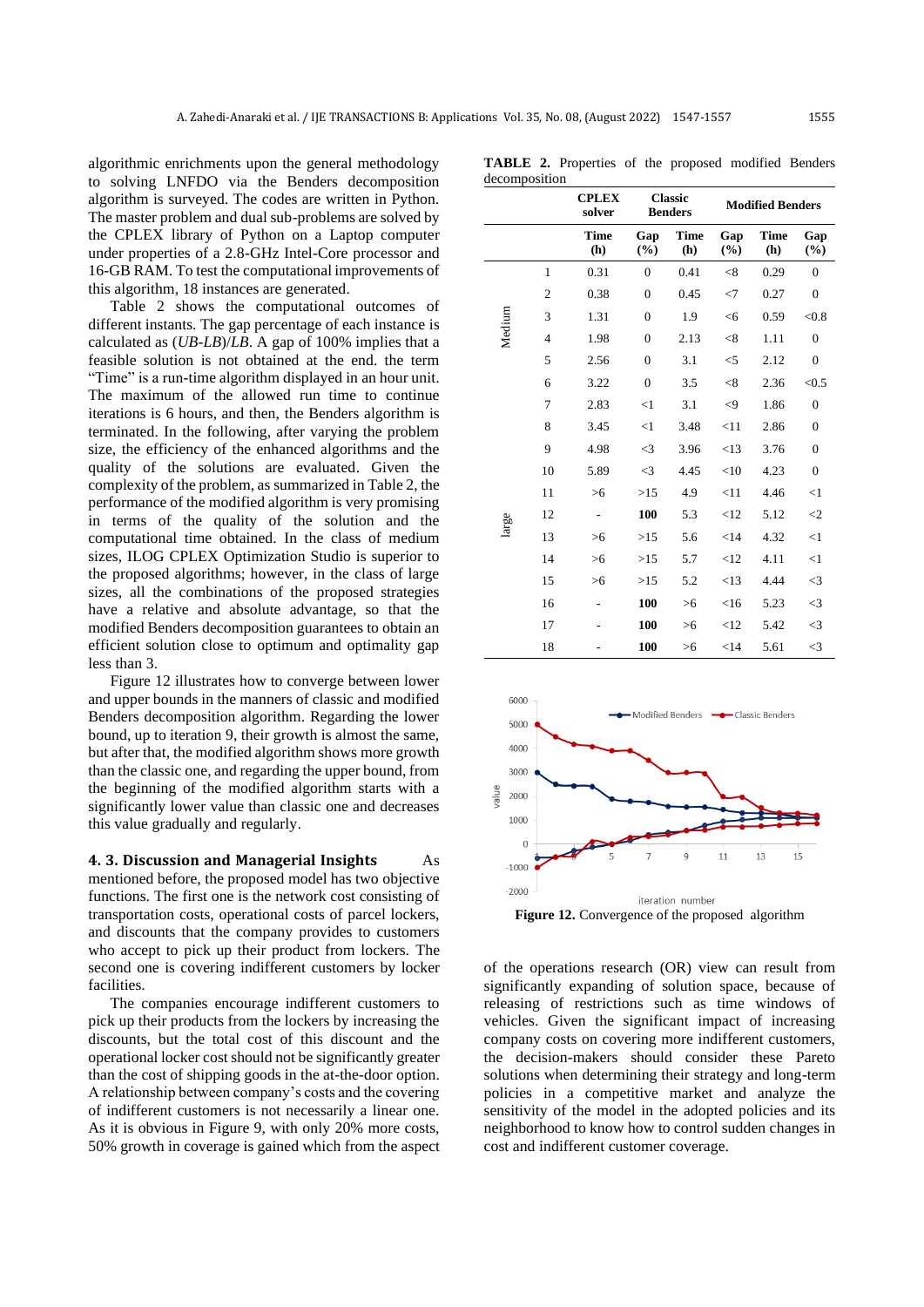The discounts offered to indifferent customers play an important role in gradually encouraging them to progressively cooperate with the last-mile network. Discounts should be commensurate with the option selected and its parameters specified by the customer. Low discount does not create the necessary motivation and unnecessary discount eliminates the effects of longterm targeted incentives. According to Figure 11, at low percentages of an indifferent customer coverage, the Pareto front for the incremental and decremental discount coefficients is almost tangent to each other, showing the sensitivity of the indifferent customer to the attractiveness of the discounts. In the solutions that the company adopts the cost reduction policy, indifferent customers in all discount coefficients tend not to participate in the cooperation of locker network and instead receive the product at home and in the ones that the company adopts the cost increase policy to develop the network of parcel lockers, a significant non-linear increase in changing of indifferent customers' attitude is obvious. As result, unlike cost-cutting policies, the nonlinear effects of the discount coefficient are more tangible in policies based on the development of a parcellocker network and the encouragement of more indifferent customers. Thus, in the policy that the company intends to develop a locker network, the sensitivity analysis of discount coefficients to find out the attractiveness of indifferent customers' threshold and control total cost under locker network development is necessary.

In a class of large sizes, all the combinations of the proposed strategies had a relative and absolute advantage, so the modified Benders decomposition algorithm guaranteed to obtain an efficient solution close to an optimum and optimality gap of less than 3%. In the class of large sizes, ILOG CPLEX Optimization Studio even could not get a feasible solution in the four instances during the given run time. Thus, because real-world problem dimensions are almost large, the proposed solution approach is suitable for achieving global solutions or very close to it.

#### **5. CONCLUSION**

Focusing on parcel-locker systems emerging as a hopeful technology to accelerate the Last-mile logistics in recent years, this study has addressed a Last-mile network with flexible delivery options. Surveying the role of lockers in an integrated network, making this theoretical concept closer to the more practical one, defining management tools to encourage customers to cooperate more with the locker network, and ensuring the gradual development of locker network are the challenges of this investigation. Thus, the multiple delivery options, push lever for the gradual development of the parcel-locker network, online flexible discount to parcel lockers network are the innovations of this study, which have been presented for the first time according to the best of our knowledge. This paper introduces a single-echelon network that includes a central distributor, parcel lockers, and customers, allowing customers to take advantage of three flexible product delivery options after purchasing the product. In the first option, the parcels are delivered at the door and in the time window specified by the customer; In the second option, customers pick up the parcels from the desired lockers with a discount, and in the third option, customers leave the choice of delivery type to the company under gaining an attractive discount. The proposed model could be a good platform for leading businesses in online commerce as well as urban policymakers who want to not only promote the level of online customer service but also in a gradual process, increase customers' social responsibility sense to pick up their parcels from lockers.

To solve this problem, a modified Benders decomposition algorithm enhanced by two efficient strategies (i.e., local branching and variableneighborhood-search) are presented. The variableneighborhood-search strategy is used in finding an efficient and feasible solution to the master sub-problem and getting an efficient solution in the local branching problem. In the class of large sizes, all the combinations of the proposed strategies had a relative and absolute advantage, so the modified Benders decomposition algorithm guaranteed to obtain an efficient solution close to an optimum and optimality gap of less than 3%. In the class of large sizes, ILOG CPLEX Optimization Studio even could not get a feasible solution in the four instances during the given run time.

In terms of sensitivity analysis of the model, the relationship between company's costs and coverage of indifferent customers is not necessarily a linear one. According to Figure 9, with only 20% more costs, 50% growth in coverage is gained which from the aspect of operation research view, can result from significantly expanding of solution space, because of releasing of restrictions such as time windows of vehicles. Given the significant impact of increasing company costs on covering more indifferent customers, the decisionmakers should consider these Pareto solutions when determining their strategy and long-term policies in a competitive market and analyze the sensitivity of the model in the adopted policies and its neighborhood to know how to control sudden changes in cost and indifferent customer coverage. According to Figure 11, unlike cost-cutting policies, the nonlinear effects of the discount coefficient are more tangible in policies based on the development of a parcel-locker network and the encouragement of more indifferent customers. Thus, in the policy that the company intends to develop a locker network, the sensitivity analysis of discount coefficients